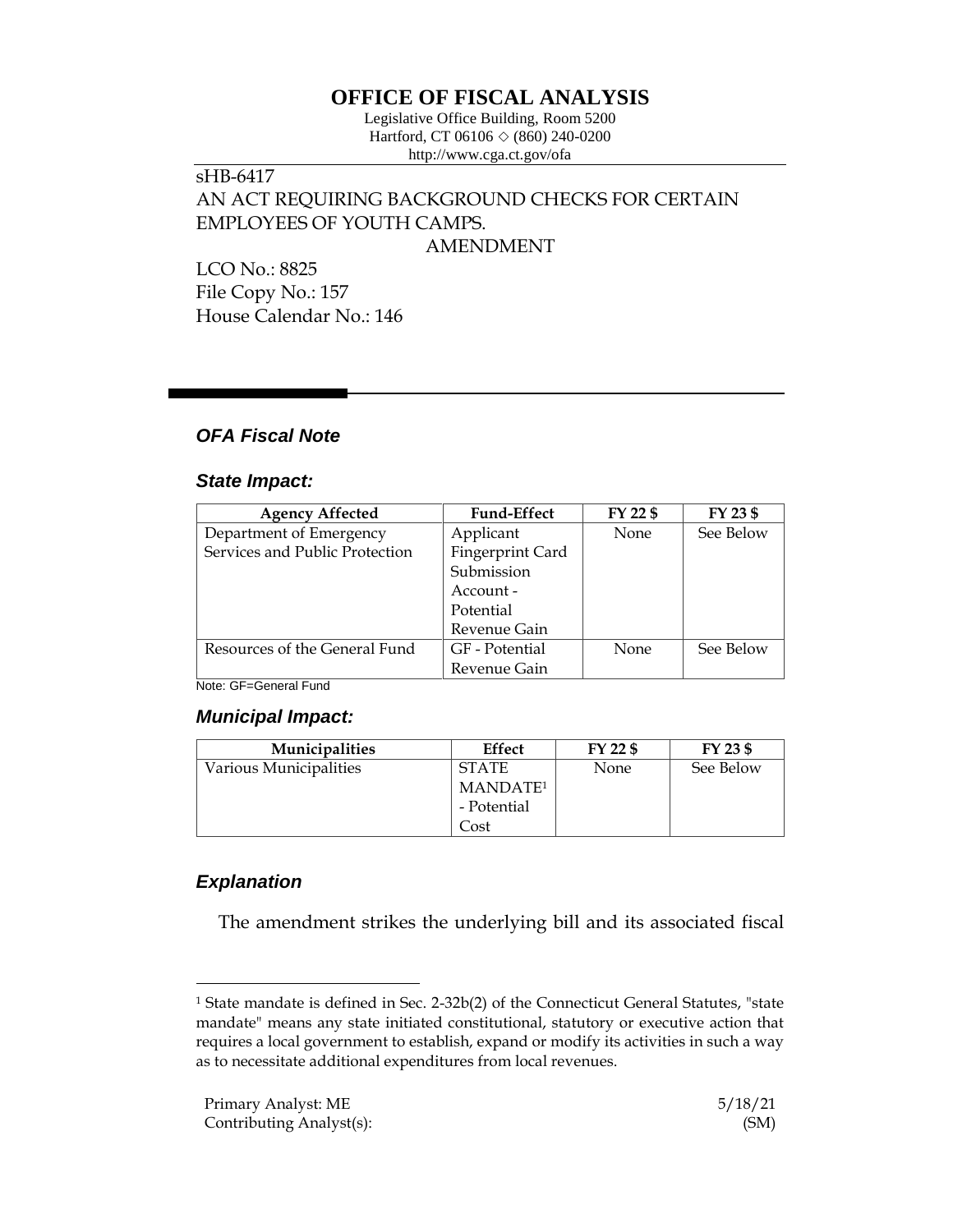impact resulting in the following impact.

The bill requires certain municipalities and other youth athletic activity operators and youth camps to conduct comprehensive background checks on certain prospective employees resulting in a potential revenue gain to the state and a potential cost to municipalities.

The Department of Emergency Services and Public Protection (DESPP) conducts state background checks for \$75 per person and to the extent additional background checks are requested there is a potential revenue gain to the state. State background checks require fingerprinting, which DESPP conducts for \$15 per person resulting in a potential revenue gain to the Applicant Fingerprint Card Submission Account<sup>2</sup>.

The amendment also results in a potential revenue gain to the state related to a civil penalty of not more than \$100 per day for each day, up to \$4,500, a licensee has knowledge of an employee's conviction and does not report it to the Office of Early Childhood. The extent of the revenue gain depends on the civil penalty imposed and the number of days the licensee fails to meet the notification requirements established by the amendment.

There is a cost to municipalities that will vary based on 1) the number of background checks they conduct, and 2) the vendor they use to conduct them. A town that conducts these background checks via DESPP would incur costs of \$75 per person for the state criminal background check and \$15 per person for fingerprinting. A town that conducts background checks via a third-party vendor could incur costs of \$18 to \$20 per person for both.

A municipality could at least partially offset this cost if it chose to increase any fees it charges for participation in youth athletic activities.

The Department of Children and Families (DCF) is in the process of

 $\overline{a}$ 

<sup>2</sup> Funds in the Applicant Fingerprint Card Submission Account are used for IT support and maintenance for the fingerprinting systems.